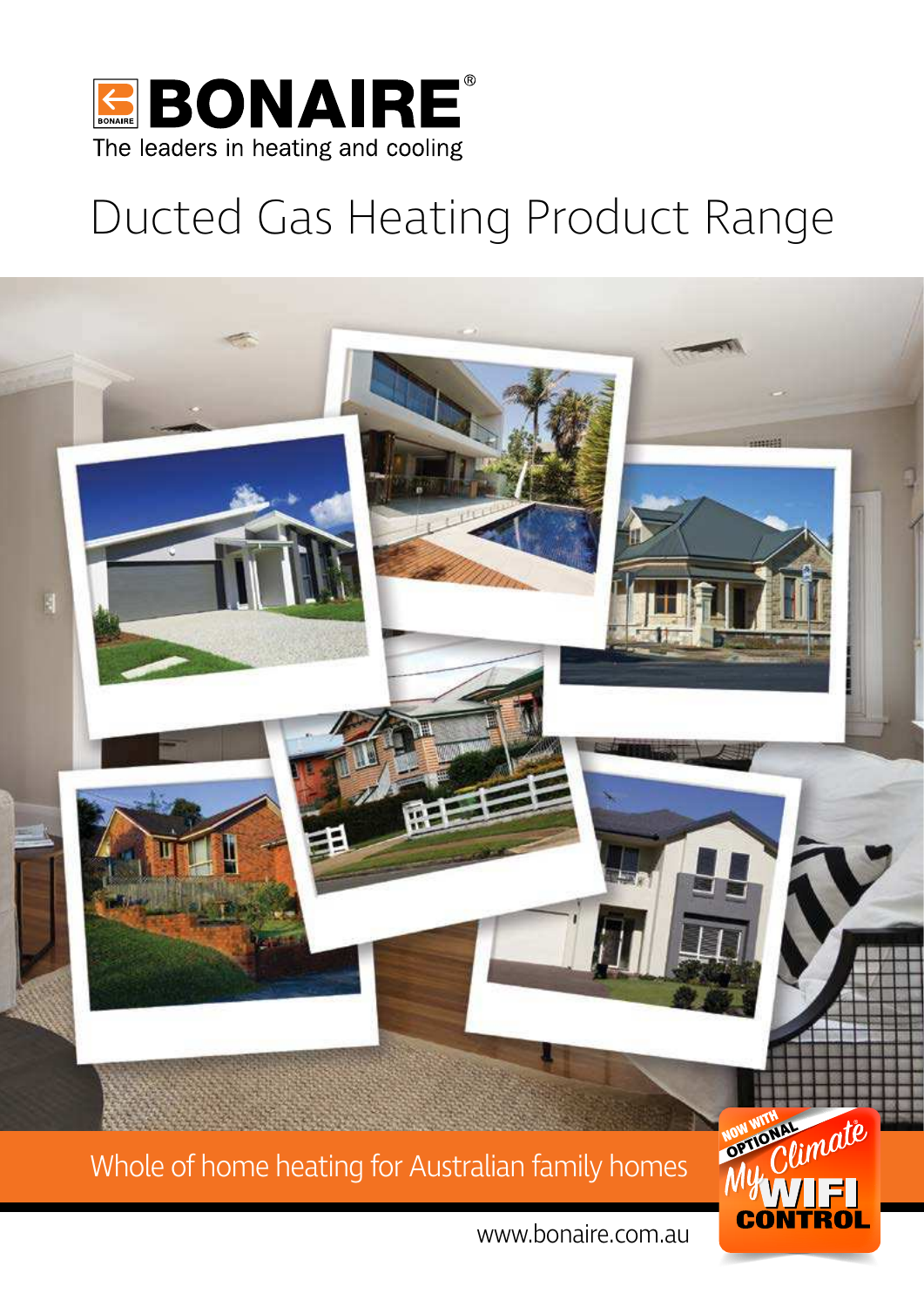# Whole home heating

#### Heats up Fast

Ducted gas heating is the fastest way to heat up your whole home

#### State of the art controls

Bonaire uses advanced control technology. Our RF remote control has its own inbuilt thermostat so you can take the control anywhere in your home

#### Multiple Thermostats

You can have up to 4\* different thermostat controls with Bonaire

### How does Ducted Gas Heating Work?

Ducted gas heating is a whole of home solution that allows you to heat the whole house using just one system. The heating unit is usually installed in the roof space or outside the home.

The heating unit is connected to a network of ducts and outlets. The outlets are placed in your home in either the ceiling or the floor. The air from the outlets circulates throughout your home then passes through a return air grille and back through the heater to be warmed again. Your controller lets you set both the temperature and the rooms that you want to heat if you have zone motors connected.

### Bonaire Specialists

In order to ensure that your Bonaire system is correctly designed and installed we have a network of authorised and accredited specialist Dealers. These specialists undertake regular training to maintain their expertise in system requirements which will ensure your Bonaire heater is installed to the highest standards. Call 1300 Bonaire or log on to www.bonaire.com.au to contact your nearest Bonaire specialist.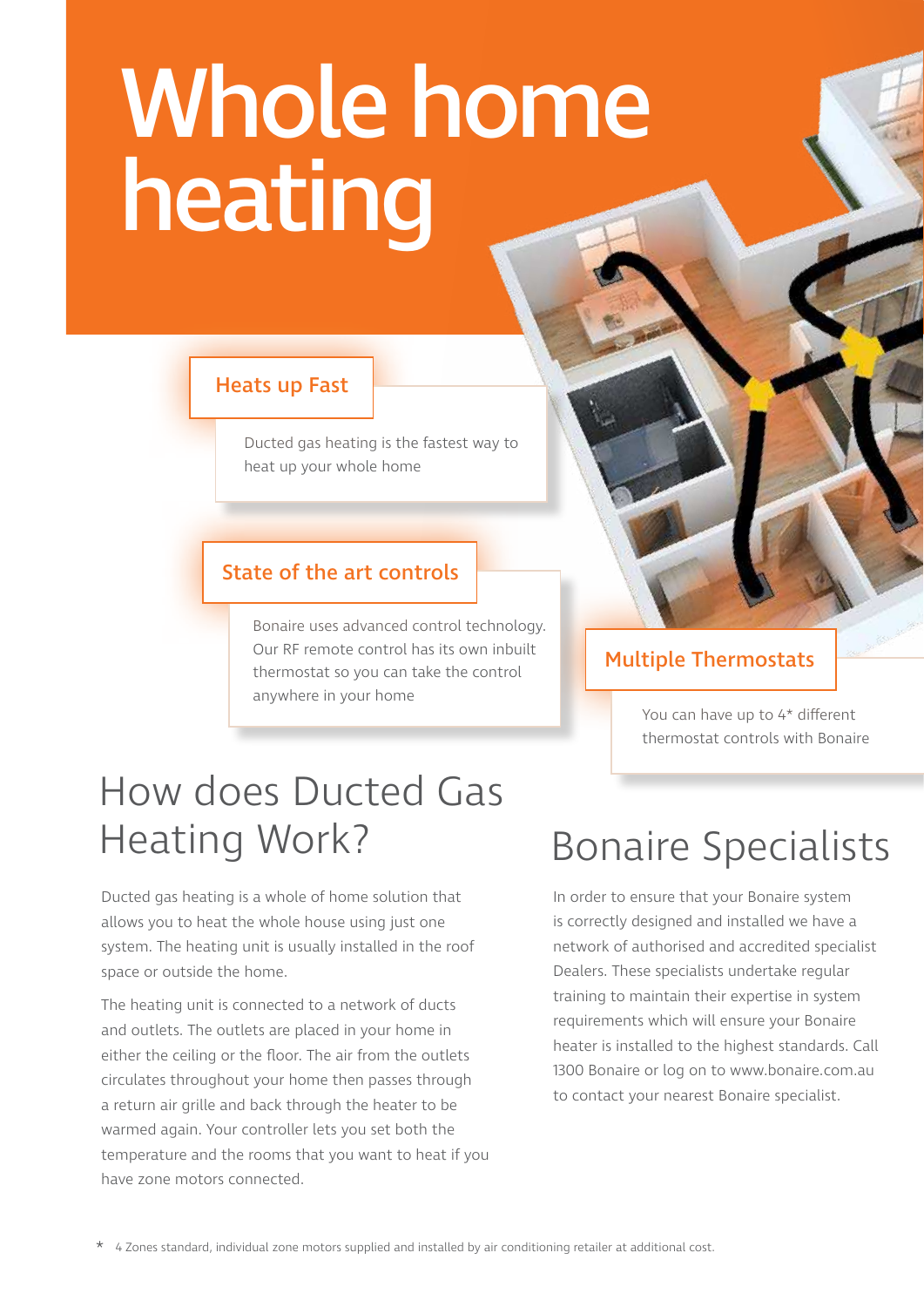#### Zoning

Bonaire zoning technology allows you to choose the rooms that you wish to heat

### Bonaire®provides you with Peace of Mind

#### Low Running Costs

Bonaire has a range of 3,4,5 and 6 star ducted gas heaters that can save you up to 30% on your energy bill

#### Optional My Climate® Wi-Fi® Control

Optional "My Climate" WiFi® control that enables you turn on your heater remotely and control your heater with your smart device

#### Reliable

For over 60 years Bonaire has been providing homes with state of the art, efficient and affordable heating systems

### Bonres<sup>®</sup> Unit Selection Guide

At Bonaire we understand that every home is different. That's why we have developed Bonres sizing and design software that enables your Bonaire specialist dealer to accurately select the

perfect Bonaire ducted gas heater for your home. After using the Bonres® unit selection guide and having the Bonaire ducted heater



correctly installed and commissioned by a licensed Bonaire specialist, if the Bonaire unit does not perform to specification, Bonaire will repair or replace the Bonaire unit free of charge, or refund your money.

### Bonaire – the leaders in heating & cooling

As one of Australia's leading heating and cooling brands, Bonaire has been providing homes with state of the art, efficient and affordable heating systems for over 60 years. Using proven technology we create intelligent, user friendly systems that maximise energy efficiency whilst being economical to own and operate.

We are ISO9001 quality accredited and constantly strive to introduce product improvements and refinements to ensure that the Bonaire name is synonymous with quality and innovation. All Bonaire products are backed by our own company operated service division providing the highest levels of after sales service to our customers.

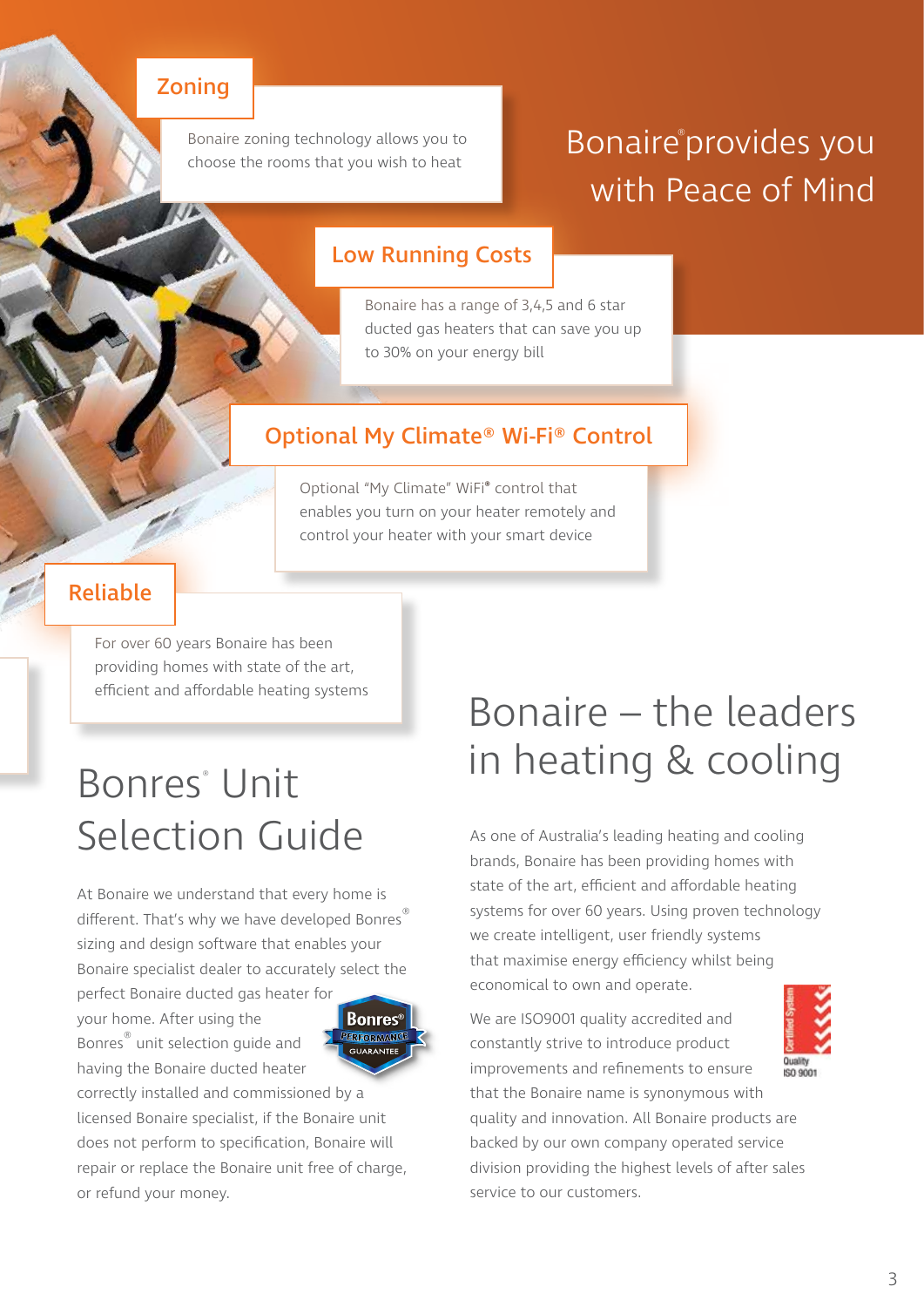# Which star rating should I choose?

All ducted gas heaters are supplied with an Energy Star rating label. These labels provide details of the amount of gas each unit will consume over a normal winter. It's an indicative guide that outlines the running cost of the heater in terms of annual energy usage. The more efficient the heater the higher the star rating. The higher the star rating the more money you can potentially save on running costs. On average an increase of one star means energy savings of approximately 10 percent



\* The running cost data used to determine these results is based on Australian Standard AS4556-2011. This standard determines a house heat load of 0.2 Mega joules per hour per cubic meter of living area heated of 600 hours of operation (100 days at 6 hours per day). Savings are specifically based as a comparison with a three star ducted gas heater. Calculations for gas usage are based on the Average House Floor Area (with 2400mm ceiling) for new homes as published by the Australian Bureau of Statistics from a study commissioned by Commsec in 2013. The calculations were specifically based on the Annual Energy Consumption in accordance with the AGA Star ratings for Ducted Gas systems and using a gas cost of 1.6 cents per MJ/HR. Savings should be seen as a guide only as actual heating performance and therefore savings, may vary due to a number of factors including home construction and size, gas costs, heater usage, zoning and thermal insulation.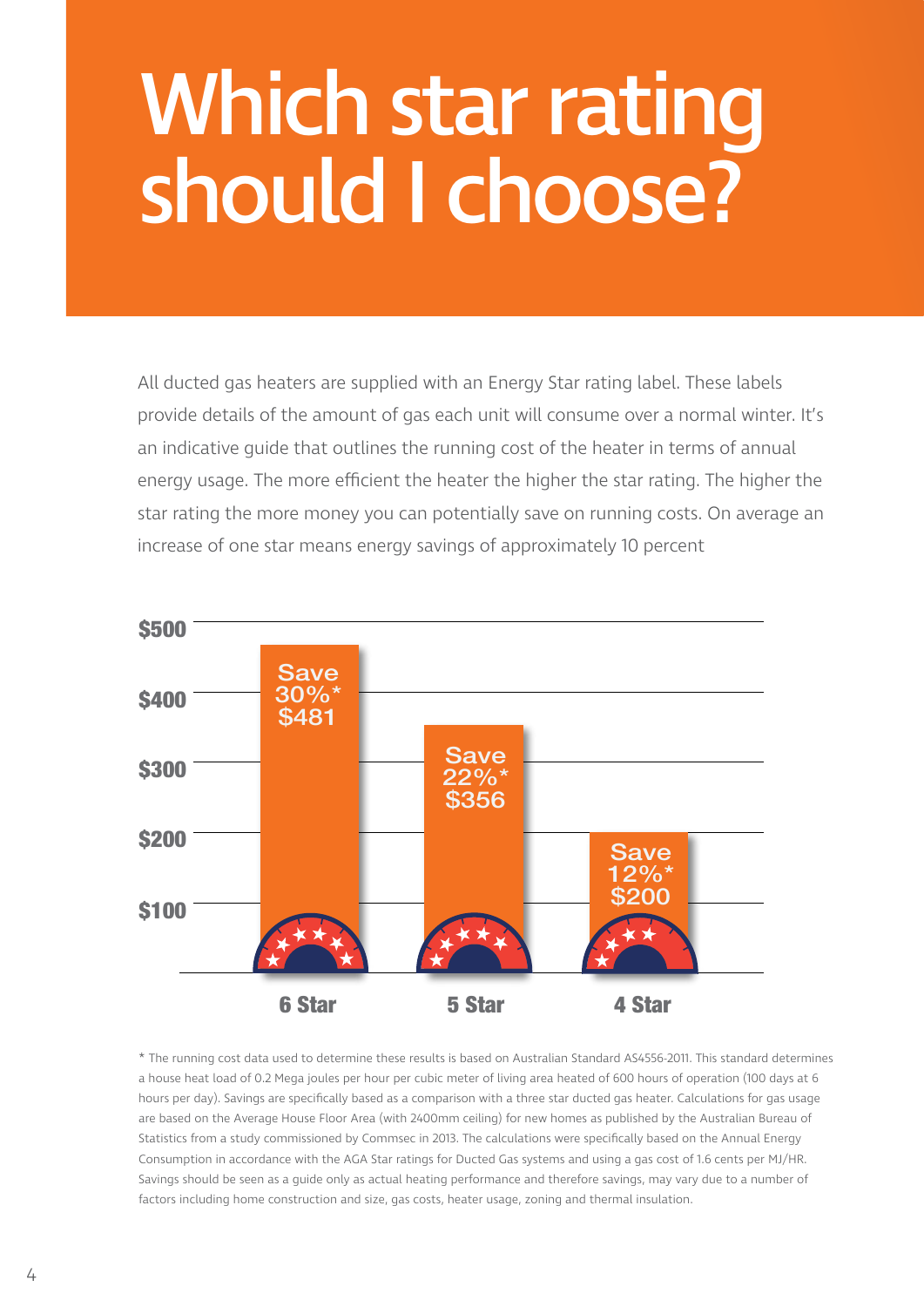# Bonaire MB6 The Ultimate in 6 star efficiency

If you are looking for the ultimate in efficiency and performance the Bonaire MB6 6 star ducted gas heater will provide you with the ultimate in heating comfort.

The MB6 uses a primary and secondary heat exchanger which combined gives you a six star energy efficiency rating. When you add this level of efficiency to Bonaire's predictive logic modulation system which modulates both the gas rate and the room air fan, you can achieve the ultimate in comfort without excessive energy bills.

The MB6 also has the ability to reduce the heating capacity to as low as 10%\* allowing you to further reduce your energy costs if you only want to heat a small area of your home.

The MB6 series also offers the choice of Navigator Wall Mounted Controller or the Navigator Radio Frequency (RF) Remote Controller. Both are fully programmable for automatic operation and capable of running up to 8 integrated zones.\*\* You can also operate your MB6 heater with the optional Bonaire My Climate® Wi-Fi® control.

### Bonaire MB6 Features:

- 6 star efficiency rating more heat for each dollar you spend.
- High efficiency four stage heat exchanger
- Predictive logic modulation that automatically adjusts the gas rate as your home reaches set temperature
- Auto adjusting room air fan that works in unison with the predictive logic modulation, further reducing energy bills
- Super quiet operation with fully insulated unit cabinet
- 4 zone control board as standard so you can heat only the rooms you need\*\*
- Option of an 8 zone system for total comfort and maximum efficiency\*\*
- Universal internal/external unit
- Compatible with Bonaire Dual Cycle refrigerated airconditioning
- Selected models available in ULPG

### Warranty PARTS & LABOUR **BURNER** OPTIONAL EXTENSION **BURNER**

The Bonaire MB6 Series Ducted Gas Heaters come with a 5 year parts and labour domestic warranty. Both the cabinet and parts are also covered by extensive warranties with a 10 year parts warranty on the burner. Ask your Bonaire dealer about the extended 7 year warranty



\* Subject to zoning and duct requirements

\*\*4 Zones standard with an option up to 8. Zone motors supplied and installed by airconditioning retailer at additional cost.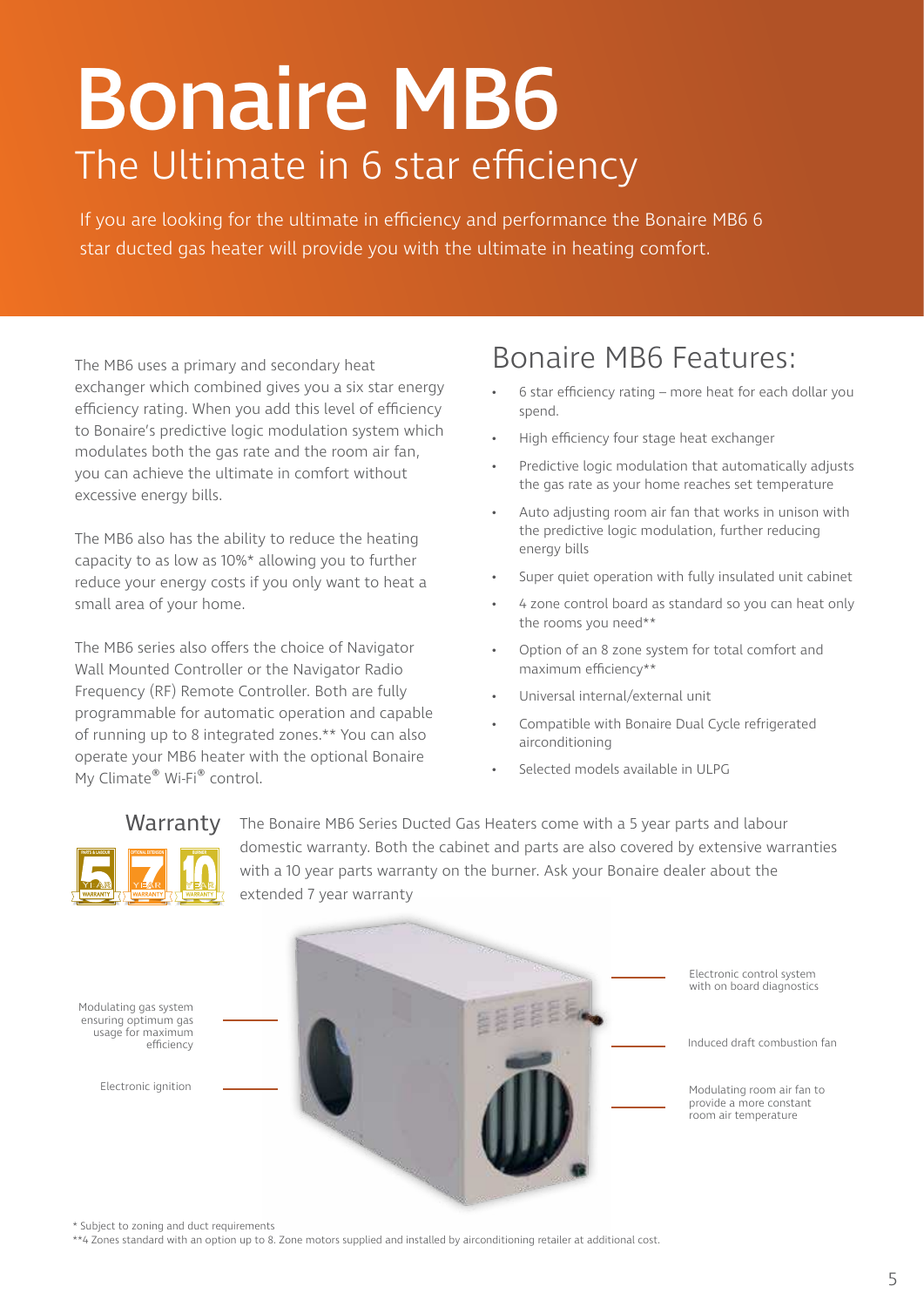## Bonaire MB5 Compact with 5 star efficiency

The secret to the MB5's five star efficiency is its multi tube heat exchanger combined with a modulating gas valve which minimises gas usage and modulating room air fan.

The advanced technology of gas valve modulation is able to match the load requirements of your home reducing its heating capacity as low as 10%\*. This not only reduces gas consumption but also reduces electricity usage of the fan motor.

The MB5 series also offers the choice of Navigator Wall Mounted Controller or Navigator Radio Frequency (RF) Remote Controller. You can also operate your MB5 heater with the optional Bonaire My Climate® Wi-Fi® control.



### Bonaire MB5 Features:

- 5 star energy efficiency rating
- Non condensing eliminating the need for a condensate drain
- Modulating gas valve automatically adjusts gas rate as the home approaches set temperature
- Auto adjusting variable speed room air fan further enhancing the benefit of modulation and energy savings
- Super quiet operation with fully insulated unit cabin
- Integrated four zone control standard, heat only the rooms you need when you need them\*\*
- Unit can run as low as 10% of its total capacity.
- Option of an 8 zone system for total comfort and maximum efficiency\*\*
- Compatible with Bonaire Dual Cycle refrigerated airconditioning
- Universal internal/external unit
- Selected models available in ULPG
- 5 year parts and labour warranty with 10 year parts warranty on the burner.
- 7 year warranty option



- Subject to zoning and duct requirements \*
- 4 Zones standard with an option up to 8. Zone motors supplied and installed by airconditioning retailer at additional cost. \*\*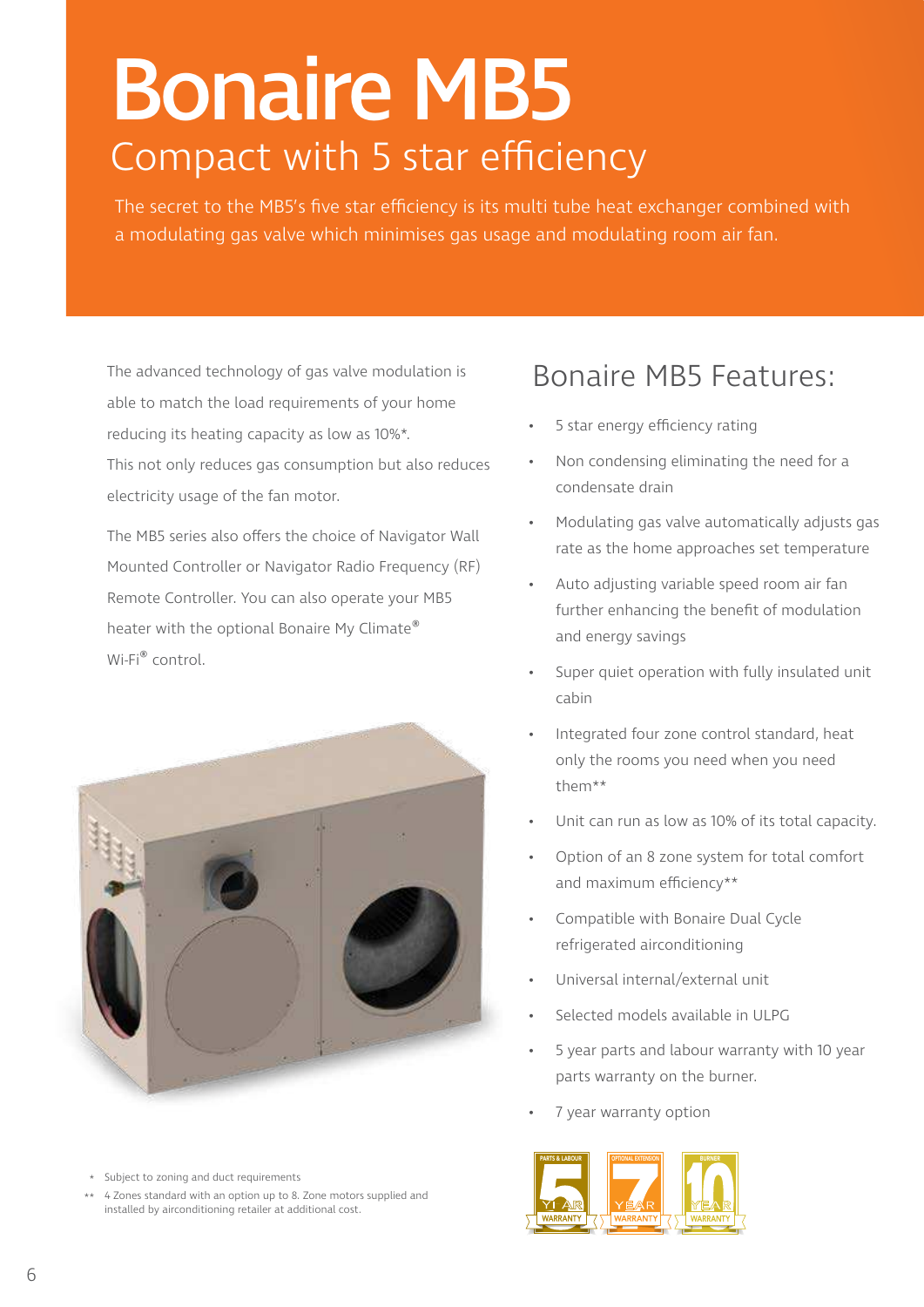# Bonaire MB4 The fully featured 4 star performer.

The MB4 achieves its four star efficiency with its multi tube heat exchanger combined with a modulating gas valve which minimises gas usage.

The MB4 is specifically designed to fit in small and compact spaces and offers the choice of Navigator Wall Mounted Controller or Navigator Radio Frequency (RF) Remote Controller. Both are fully programmable for automatic operation and capable of running up to 8 integrated zones.\*\* You can also operate your MB4 heater with the optional Bonaire My Climate® Wi-Fi® control.



- Subject to zoning and duct requirements \*
- 4 Zones standard with an option for 8. Zone motors supplied and \*\* installed by airconditioning retailer at additional cost.

### Bonaire MB4 Features:

- 4 star energy efficiency rating
- Modulating gas valve automatically adjusts gas rate as the home approaches set temperature
- Auto adjusting variable speed room air fan further enhancing the benefit of modulation and energy savings
- Integrated four zone control standard, heat only the rooms you need when you need them\*\*
- Unit can run as low as 10% of its total capacity.
- Induced draft combustion for improved energy efficiency
- Compatible with Bonaire Dual Cycle refrigerated airconditioning.
- Option of an 8 zone system for total comfort and maximum efficiency\*\*
- Compatible with Bonaire Dual Cycle refrigerated airconditioning
- 5 year parts and labour warranty with 10 year parts warranty on the burner.
- 7 year warranty option
- Internal and External Models available.

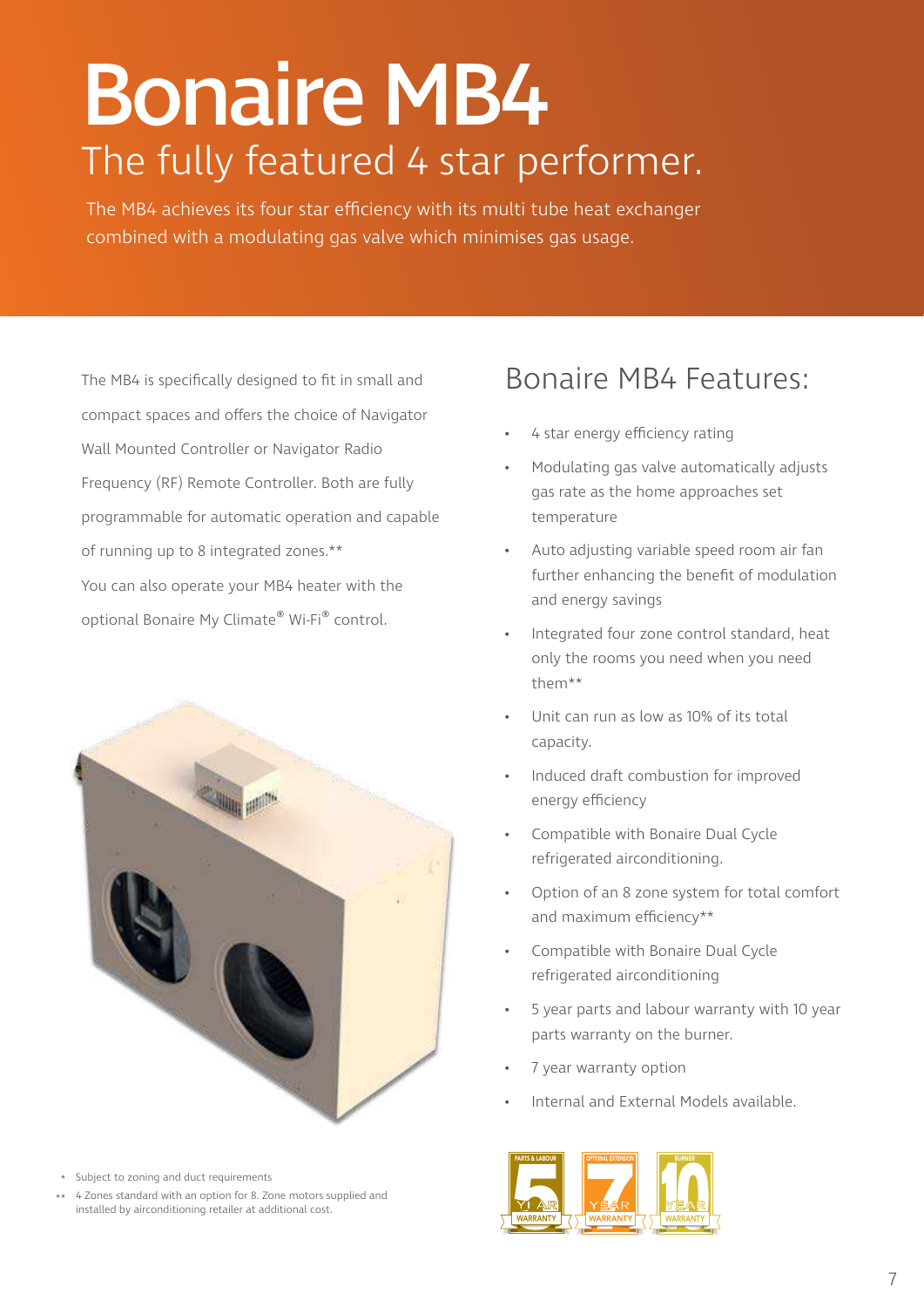# Bonaire MB3 The affordable 3 star value performer

The Bonaire MB3 heaters are a three star rated series designed as an efficient solid performing unit with numerous features and packaged at a very affordable price.

When installed as part of a ducted system the MB3 will provide effective and efficient whole of home heating to keep out the chills of winter.

All heaters are constructed with the Bonaire multi tube heat exchanger, electronic ignition and state of the art diagnostic control boards. Plus the heaters are supplied complete with the Bonaire Slimline Digital thermostat or the option of the Navigator wall mounted digital controller that allows you to preset four independent heating periods per day. With the Navigator you can just set and forget.



### Bonaire MB3 Features:

- Multi tube heat exchanger delivering a three star energy efficiency rating
- Induced draft combustion for improved performance and energy efficiency
- Electronic ignition eliminating the need for a pilot light
- Slimline Digital thermostat included with the unit
- Simple, easy stop start timer
- **Efficient operation**
- Engineered and constructed in Australia for Australian conditions
- Designed to fit in small compact roof spaces
- Easy installation
- Three year parts and labour warranty
- Upgrade option to the fully featured Navigator wall mounted control
- Interior or exterior models available



Wall Mounted Navigator Controller – upgrade option





Slimline digital thermostat. Standard controller for the MB3.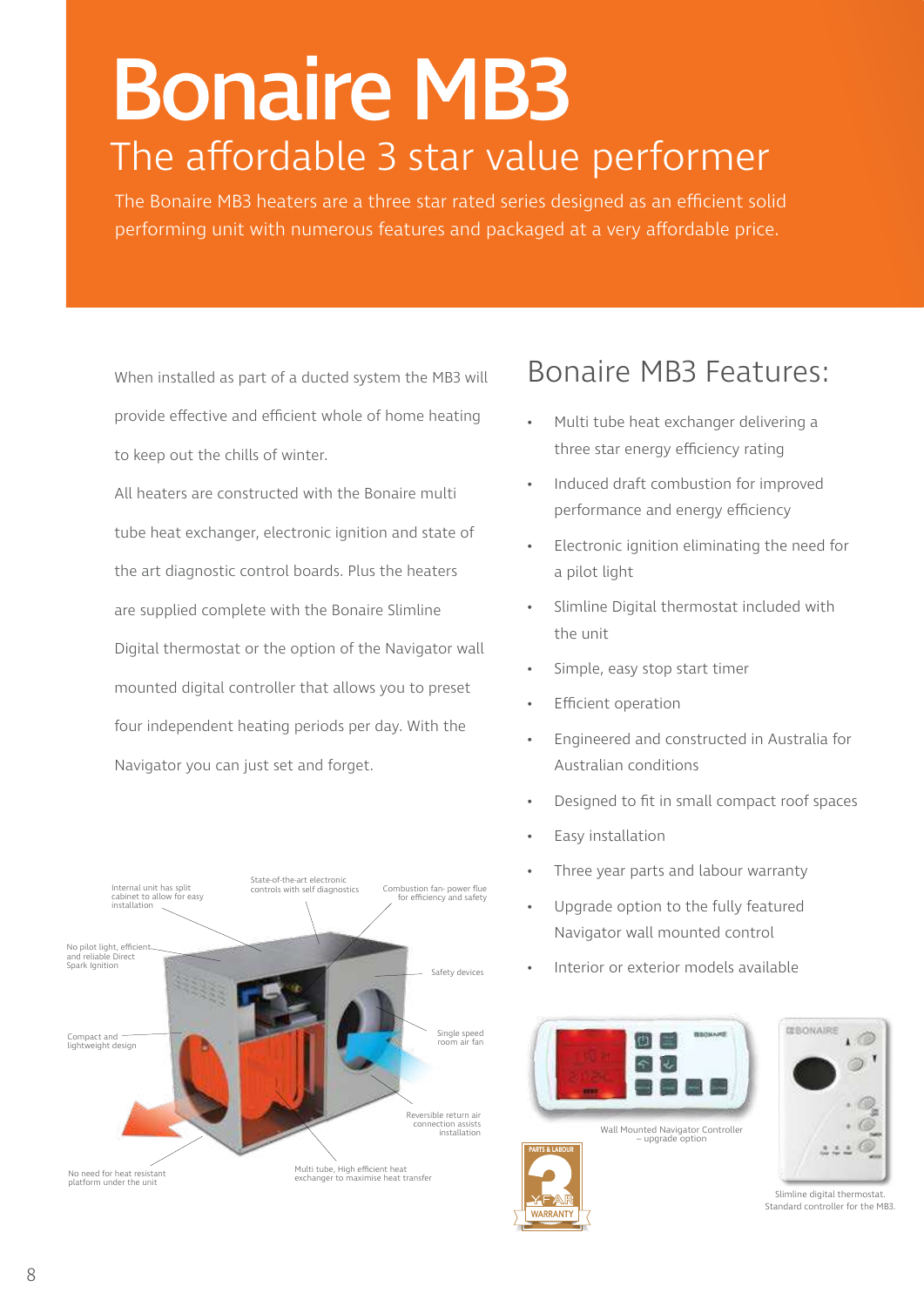# Controller Options

### Navigator® Wireless RF Remote Control

If you are after the latest in controls and technology, the Navigator wireless remote control is for you. This control allows you to operate the

unit manually or in automatic where it will monitor and maintain comfort conditions for you. A built in thermostat means that wherever you go in your home the room temperature will be adjusted to the set temperature on the thermostat. All this without leaving the comfort of your armchair!

Navigator Wireless Remote Features:

- Wireless radio frequency remote control
- Inbuilt thermostat temperature sensing
- Ideal for two storey homes take your thermostat upstairs with you
- Up to 4 wireless remotes per home
- Large, clear and easy to read backlit LCD display
- Customised operational settings
- Optional controlling of multiple air conditioners
- Full 7 day x 4 event programmable control
- Integrated 4 zone control as standard\*
- Optional 8 integrated zones\*\*
- Compatible with ilec® Dual Cycle and Bonaire Evaporative coolers
- Diagnostics and error reporting

### Navigator® Wall Mounted Controller

The wall mounted Navigator controller has all of the features of the wireless remote, but is



wall mounted. It will maintain comfort conditions and operation and allow setting changes from a fixed location.

Navigator Hard Wired Features

- Multiple zone and thermostat option, up to 4 controllers\*\*\*
- Large, clear and easy to read backlit LCD display
- Customised operational settings
- Full 7 day x 4 event programmable
- Integrated 4 zone control as standard\*
- Optional 8 integrated zones\*\*
- Compatible with Bonaire Dual Cycle and Evaporative coolers
- Diagnostics and error reporting
- 4 Zones standard, individual zone motors supplied and installed by air conditioning retailer at additional cost. \*
- 8 Zone system is an option supplied and installed by the air conditioning contractor. \*\*
- Up to 2 wall mounted controllers or 1 wall mounted and up to 3 remote. \*\*\*

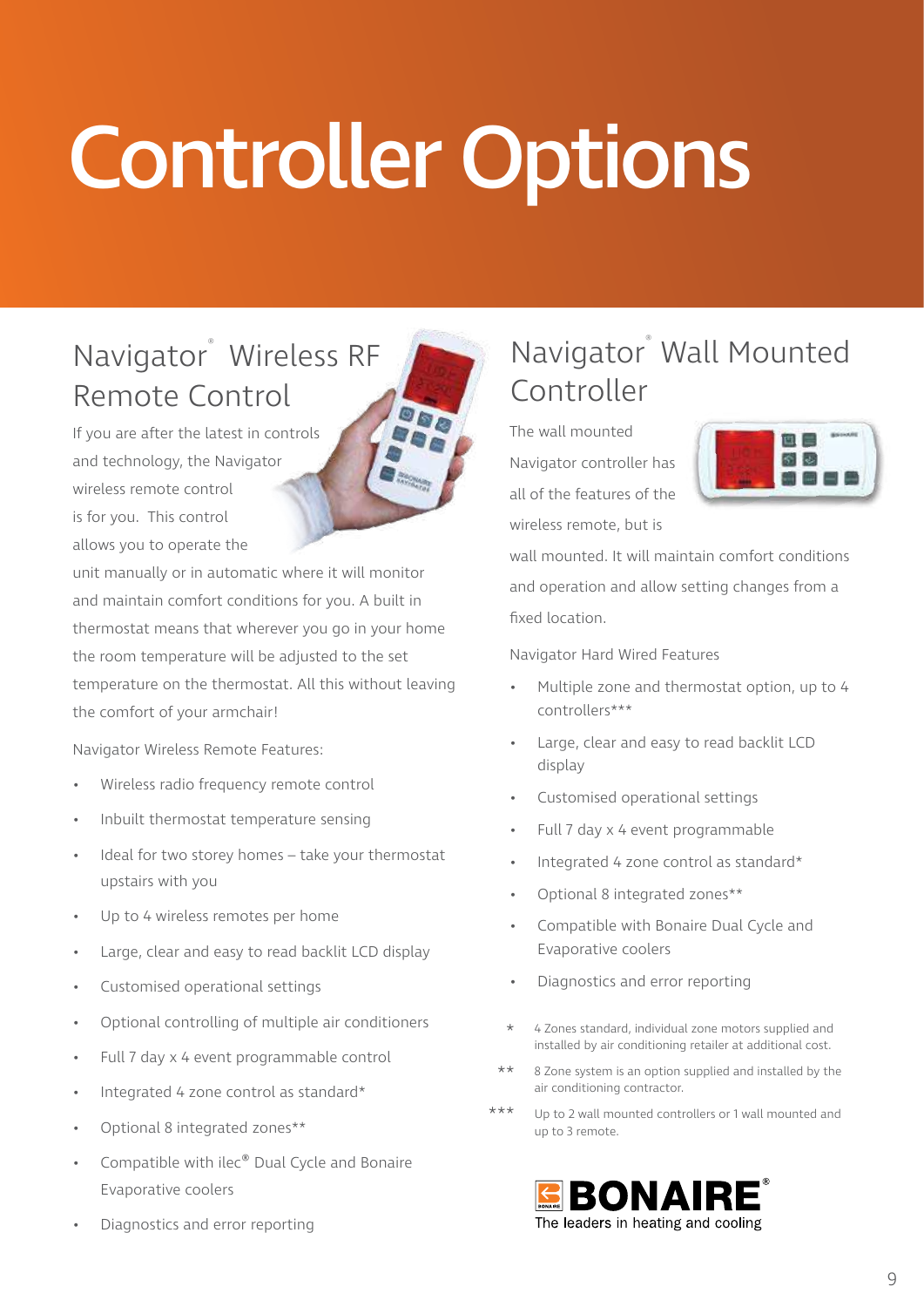# My Climate® Wi-Fi® The latest technology in appliance control

Bonaire's Optional My Climate® Wi-Fi® control allows you to control your Bonaire ducted gas heater, ducted evaporative cooler or dual cycle aircondtioner from your Smart Device.

Compatiable with most iPhone and Android™ devices, once you have purchased and installed the My Climate® Wi-Fi® kit and downloaded the app, My Climate® allows you to control your system utilising your existing home Wi-Fi® network or remotely though your mobile network. Remote access allows you to turn on your system when you are at work or out so you can return home to comfort.

My Climate® Wi-Fi® will control all Bonaire 4, 5 and 6 star ducted gas heaters, ducted evaporative coolers and dual cycle refrigerated air conditioners and can be purchased as an additional option.

My Climate Features

- Wi-Fi® control that is compatible with both iPhone and Android™ smart devices - IOS 10.1 and from the iPhone 5 up, Android™ 4.4 KitKat or newer.
- Provides full unit control including temperature setting, 7 day programming and zoning control when zones have been installed.
- Allows the naming of each zone to match the room set up in your home
- Utilises existing home Wi-Fi® network or mobile network.
- Remote access function allows you to turn on your appliance from work or when you are out
- Directly syncs with the main thermostat control
- My Climate® Wi-Fi® control requires installation of a Navigator® hard wired or remote wireless thermostat
- My Climate is also now compatible with the voice activation devices, Google Assistant® and Amazon Alexa®.



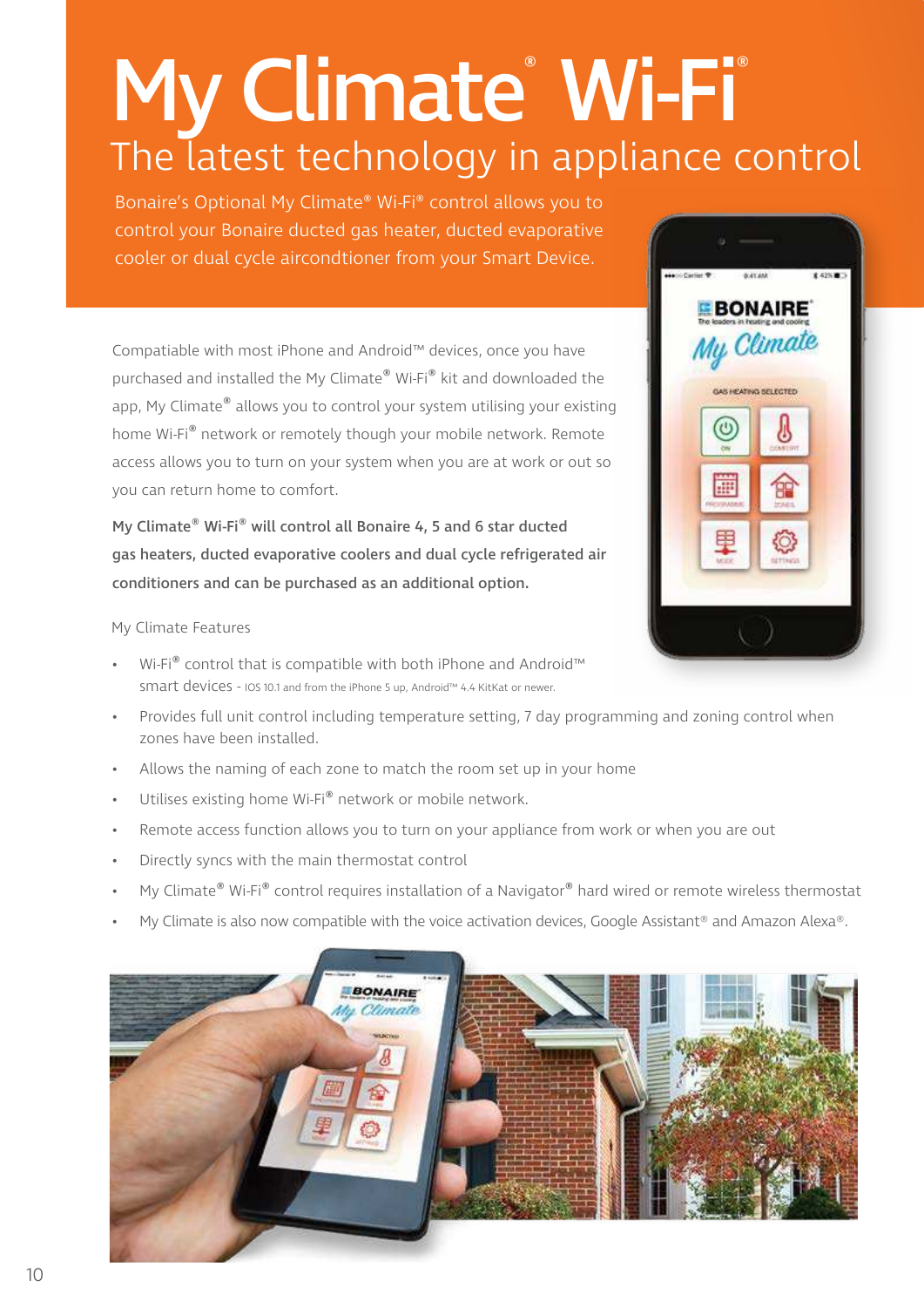# Bonaire Zoning Reduce Your Energy Costs

The key benefit of zoning is that it allows you to heat selected areas in your home, saving on energy costs.

Available with Bonaire 4, 5 and 6 star units, Bonaire zoning allows you to have up to four integrated zones as standard, with the option to extend up to 8 integrated zones.

This enables you to turn on and off the zones that you have selected from your Navigator hard wired, remote control or your My Climate WIFI control.

#### Bonaire Zoning Features

- Integrated up to 4 zone control as standard\*
- Optional up to 8 integrated zones\*\*
- Heat only the areas that you want to heat
- Save energy costs by switching off unused zones
- Switching off unused zones helps reach your unit reach set temperature faster
- Variable fan speeds can be set for each zone



\* 4 Zones standard, individual zone motors supplied and installed by air conditioning retailer at additional cost.

\*\* 8 Zone system is an option supplied and installed by the air conditioning contractor.



### Multiple thermostats give you complete control

Bonaire 4, 5 and 6 star heaters can operate up to 4\* Navigator controllers.

This means you can have 4 different temperatures settings in four different zones, keeping all of your individual family members comfortable or just heat only the zones you need.

Alternatively you can have one controller to heat your home to a uniform temperature.

 $*$  4 Zones standard, individual zone motors supplied and installed by air conditioning retailer at additional cost.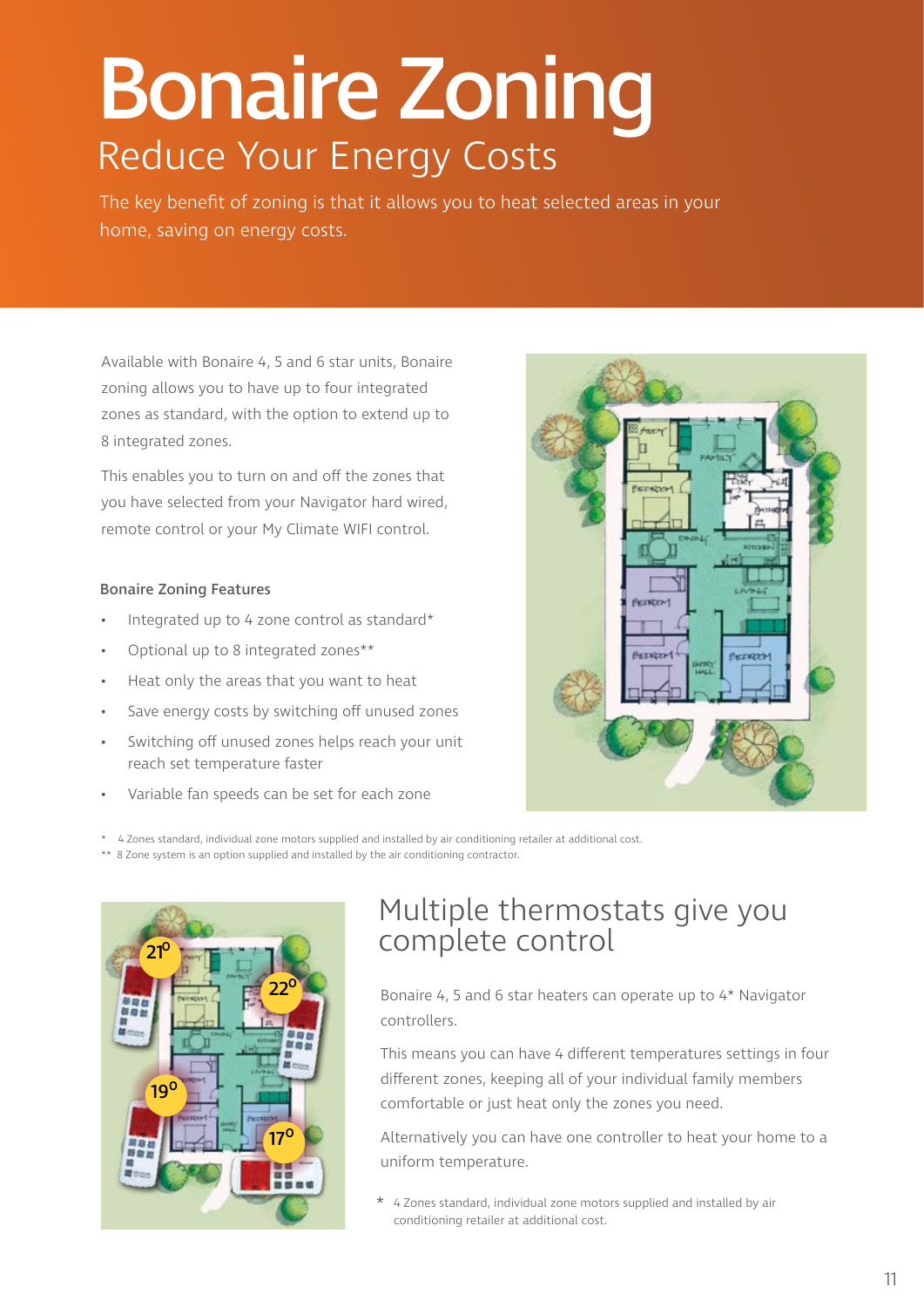# Bonaire Rhino® Replace your old outdoor heater

When you have had ducted gas heating in your home, especially when it is for many years, you will never want any other form of heating.

Unfortunately all things wear out with age and, as technologies and efficiencies advance, there comes a time when you need to look at replacing your old ducted heater.

If your old heater is an external model mounted on an air distribution base box then the Bonaire Rhino will suit many installations of this type. Bonaire Rhino has been specifically developed to provide a quick easy changeover for many of the old externally installed gas heaters.

Bonaire Rhino Features:

- Available in 3, 4, 5 and 6 star energy efficiency ratings.
- Save on running costs with a more efficient heater.
- 4, 5 and 6 star units come standard with predicative logic modulation and auto adjusting room air fan.
- Quick and simple changeover.
- Save on installation costs with gas connection and power connections usually in the same location as your old heater.
- If the air distribution base box does not need replacing, then the Bonaire Rhino will usually fit on the existing box.
- Upgrade your heater thermostat control at the same time to a new Slimline digital thermostat, wall mounted or remote Navigator control.
- Remote Navigator control will save you the hassle of having to run new cabling from your heater to your thermostat control.\*
- Compatible with My Climate® Wi-Fi® control.
- 4 zone control board as standard so you can heat only the rooms you need.\*\*
- Option of an 8 zone system for total comfort and maximum efficiency.\*\*
- 5 year parts and labour warranty.
- Economy feature allow you to turn unit down by  $\frac{1}{2}$  at the touch of a button. (4,5 and 6 star only)



\* Bonaire recommends that a Bonaire Rhino 4,5 or 6 star heater changeover installation is installed with a Navigator hard wired or remote control to enable modulation function.

\*\* 4 Zones standard with 4,5 and 6 units with an option for 8. Zone motors supplied and installed by air conditioning retailer at additional cost.

\*\*\* Zone dampers and motors supplied by installer at additional costs

Your Bonaire 3, 4, 5 or  $\ell$ A Bonaire In fact our ducted evaporative

 $\overline{\phantom{a}}$ 

The Bonaire evaporative cooler is operated f

You can even control both your Bonaire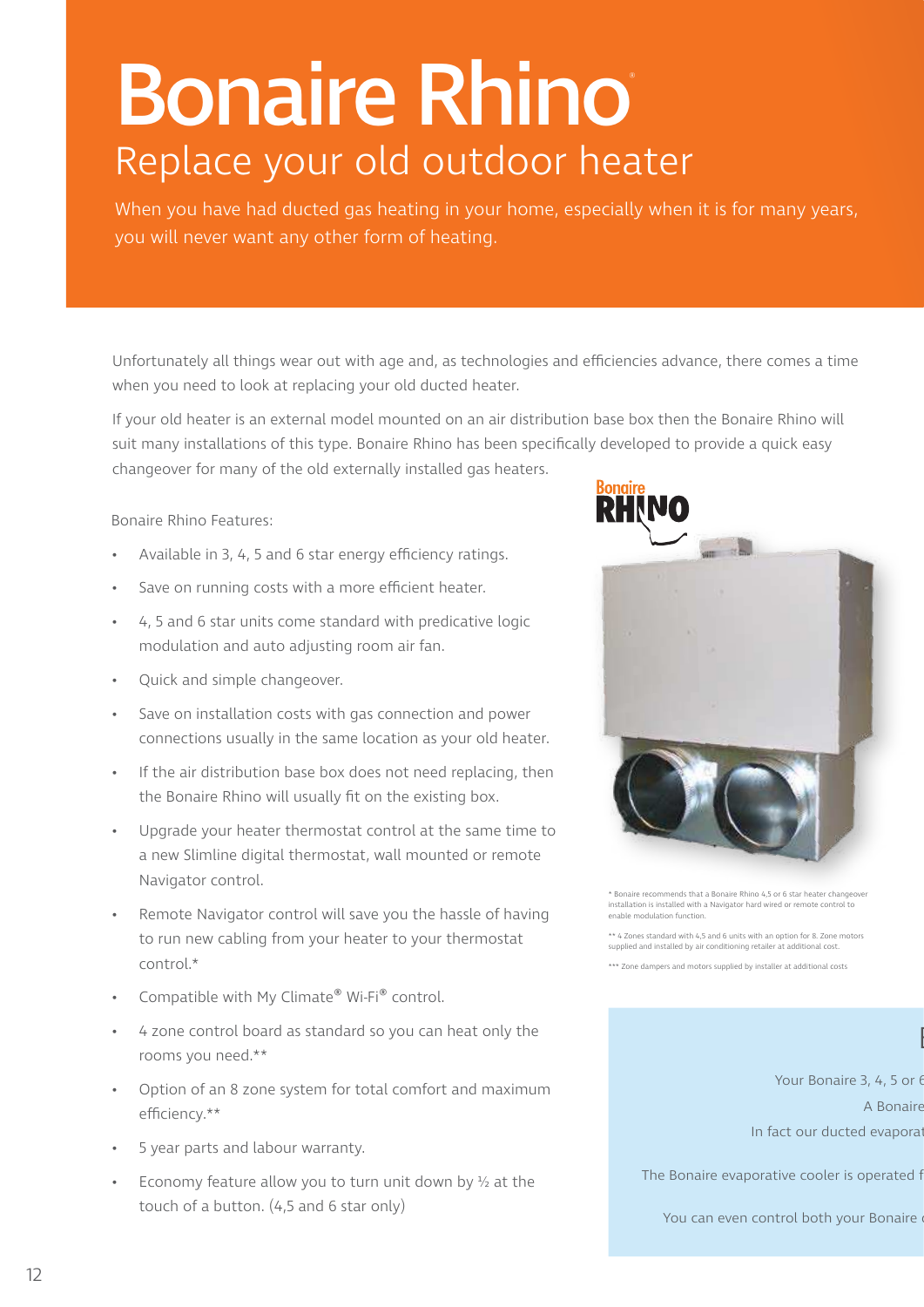## Bonaire – the year round choice for heating & cooling your home

Once you have chosen your Bonaire heating system why not combine it with some of the cooling options available from the Bonaire range.

### Bonaire Dual Cycle® refrigerated air conditioning

The ilec® systems have been perfectly matched to the Bonaire range of MB4, MB5 and MB6 heaters so that your heating and cooling system runs off the one controller and through the one common set of ductwork.



#### Bonaire Dual Cycle Matching Chart

Bonaire ilec® Dual Cycle Features:

- The entire systems operation, programming and zoning is controlled by one single Navigator control or n conjunction with the optional My Climate® Wi-Fi® control
- Uncompromised constant heating performance for when it gets really cold outside
- Fully combined heating and cooling comfort via a single ducting system
- Zone control as standard choose the rooms you want to heat and cool\*
- Integrated zoning control up to 4 zones standard or up to 8 as an option\*
- Zoned refrigerated cooling\*



\* System zoning is an option offered by the air conditioning contractor and are subject to individual customer needs and system design. Talk to your air conditioning contractor about a zoned system that best suits your lifestyle.

| Model          | kW of<br>cooling | Bonaire 4 Star<br>Model  | Bonaire 5 Star<br>Model | Bonaire 5 Star NC<br>Model | Bonaire 6 Star<br>Model |
|----------------|------------------|--------------------------|-------------------------|----------------------------|-------------------------|
| ilec DC12      | 12               | MB4-20XA, MB4-25         | <b>MB5-21XA</b>         | <b>MB5NC-21</b>            | MB6-23                  |
| ilec DC14      | 13.6             | MB4-20XA, MB4-25, MB4-30 | MB5-21XA, MB5-30        | MB5NC-21XA, MB5NC-30       | MB6-23XA, MB6-31        |
| ilec DC16.5/17 | 16.5/17          | MB4-30XA                 | <b>MB5-30XA</b>         | MB5NC-21XA, MB5NC-30       | MB6-23XA, MB6-31        |
| ilec DC20      | 20               | $\overline{\phantom{a}}$ |                         | MB5NC-30XA, MB5NC-35       | MB6-31XA, MB6-35        |

### Bonaire Evaporative Airconditioning

 $\delta$  star unit can also be used in conjunction with a Bonaire Evaporative cooler.

evaporative cooling system is an economical way to cool your whole home.

tive cooling systems offer significant savings on running costs compared to a standard ducted reverse cycle system.

rom the same control as your Bonaire ducted heater and with the Navigator control you have many of the features that you enjoy with your gas heater.

ducted gas heater and evaporative cooler with a My Climate $^\circledast$  Wi-Fi $^\circledast$  control.

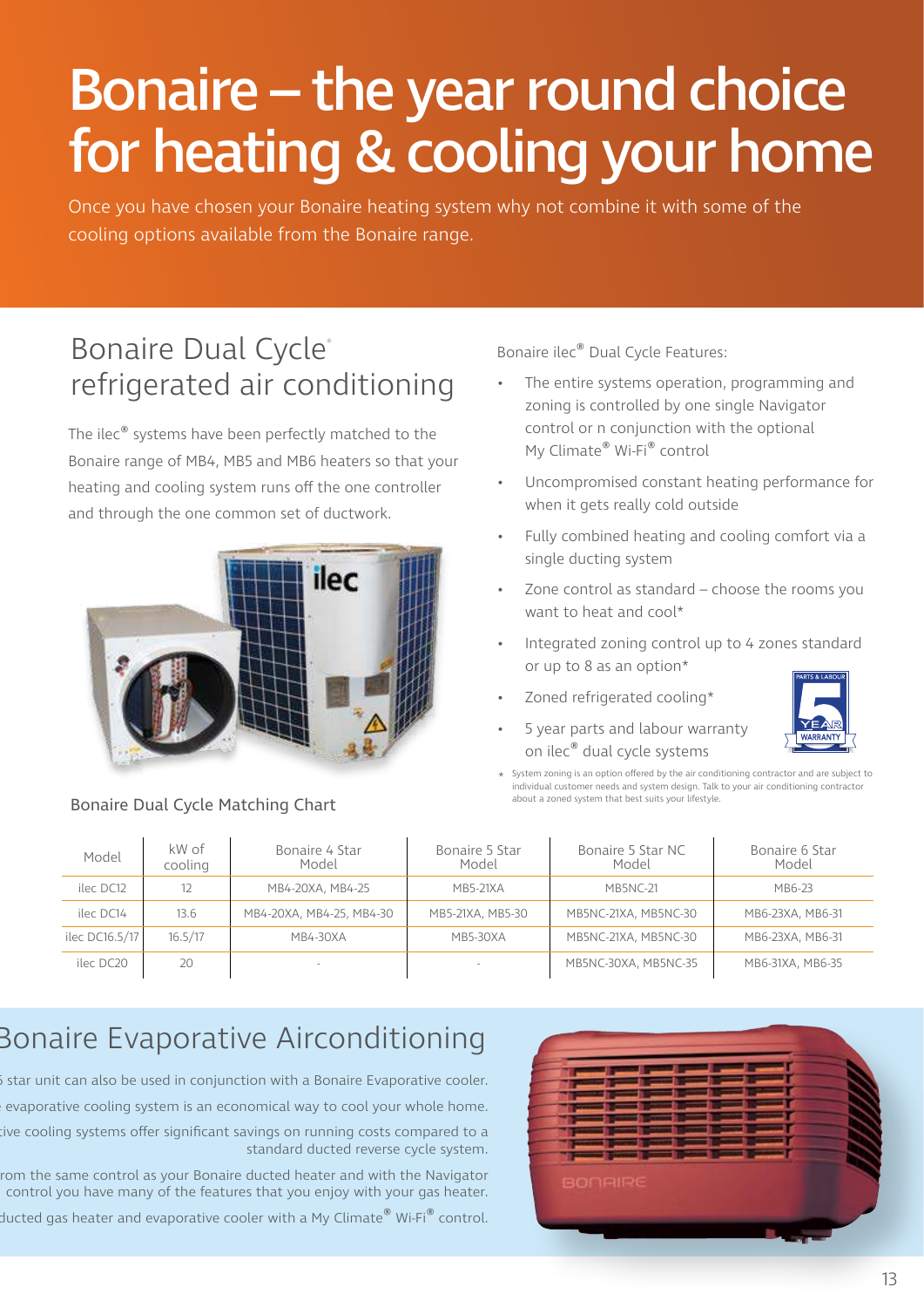| <b>Bonaire MB3 Series</b><br><b>3 Star Rated Gas Heaters</b> | <b>MB3-14</b> | <b>MB3-20</b> | <b>MB3-25</b> | <b>MB3-30</b> | <b>MB3-30XA</b> |
|--------------------------------------------------------------|---------------|---------------|---------------|---------------|-----------------|
| Gas Type                                                     | Natural       | Natural       | Natural       | Natural       | Natural         |
| Capacity                                                     |               |               | Internal only |               | Internal only   |
| Heat output kW/Hr (nominal)                                  | 14            | 18.5          | 25            | 28            | 28              |
| Airflow @100pa                                               | 480           | 540           | 830           | 830           | 1050            |
| MegaJoules                                                   | 60            | 80            | 100           | 120           | 120             |
| Star Rating                                                  | 3.0           | 3.0           | 3.1           | 3.2           | 3.1             |
| Typical number of 150mm outlets                              | $5$ to $9$    | 7 to 11       | 9 to 14       | 10 to 15      | 10 to 20        |
| <b>Dimensions</b>                                            |               |               |               |               |                 |
| Length (mm)                                                  | 845           | 845           | 895           | 895           | 895             |
| Width (mm)                                                   | 350           | 350           | 475           | 475           | 475             |
| Height (mm)                                                  | 620           | 620           | 670           | 670           | 670             |
| Weight (kg)                                                  | 46            | 50            | 61            | 62            | 62              |
| Duct Connections supply and return                           | 300           | 300           | 350           | 350           | 350             |

| <b>Bonaire MB4 Series</b><br>4 Star Rated Gas Heaters | MB4-14     | MB4-20  | <b>MB4-20XA</b> | MB4-25  | <b>MB4-30</b> | <b>MB4-30XA</b> |
|-------------------------------------------------------|------------|---------|-----------------|---------|---------------|-----------------|
| Gas Type                                              | Natural    | Natural | Natural         | Natural | Natural       | Natural         |
| Capacity                                              |            |         | Internal only   |         |               | Internal only   |
| Heat output kW/Hr (nominal)                           | 14         | 20      | 20              | 25      | 30            | 30              |
| Airflow @100pa                                        | 480        | 540     | 830             | 830     | 830           | 1050            |
| MegaJoules                                            | 60         | 80      | 80              | 100     | 120           | 120             |
| Star Rating                                           | 4.0        | 4.4     | 4.4             | 4.0     | 4.4           | 4.4             |
| Typical number of 150mm outlets                       | $5$ to $9$ | 7 to 11 | 7 to 14         | 8 to 14 | 10 to 15      | 10 to 20        |
| <b>Dimensions</b>                                     |            |         |                 |         |               |                 |
| Length (mm)                                           | 845        | 845     | 895             | 895     | 895           | 895             |
| Width (mm)                                            | 350        | 350     | 475             | 475     | 475           | 475             |
| Height (mm)                                           | 620        | 620     | 670             | 670     | 670           | 670             |
| Weight (kg                                            | 46         | 50      | 59              | 61      | 62            | 62              |
| Duct Connections supply and return                    | 300        | 300     | 350             | 350     | 350           | 350             |

| <b>Bonaire MB5 Series</b><br><b>5 Star Rated Non</b><br><b>Condensing Gas Heaters</b> | <b>MB5NC-15</b> | <b>MB5NC-21</b>         | MB5NC-21XA | <b>MB5NC-30</b>         | MB5NC-30XA            | <b>MB5NC-35</b>       |
|---------------------------------------------------------------------------------------|-----------------|-------------------------|------------|-------------------------|-----------------------|-----------------------|
| Gas Type                                                                              | Natural         | Natural<br>LPG to order | Natural    | Natural<br>LPG to order | Natural               | Natural               |
| Capacity                                                                              |                 |                         |            |                         |                       | Internal Only         |
| Heat output kW/Hr (nominal)                                                           | 15              | 21                      | 21         | 30                      | 30                    | 35                    |
| Airflow @100pa                                                                        | 570             | 660                     | 920        | 920                     | 1150                  | 1150                  |
| MegaJoules                                                                            | 60              | 80                      | 80         | 120                     | 120                   | 140                   |
| Star Rating                                                                           | 5.0             | 5.2                     | 5.2        | 5.6                     | 5.6                   | 5.8                   |
| Typical number of 150mm outlets                                                       | $5$ to $9$      | 7 to 11                 | 7 to 14    | 8 to 15                 | 8 to 20               | 8 to 20               |
| <b>Dimensions</b>                                                                     |                 |                         |            |                         |                       |                       |
| Length (mm)                                                                           | 845             | 845                     | 894        | 894                     | 995                   | 894                   |
| Width (mm)                                                                            | 350             | 350                     | 476        | 476                     | 525                   | 539                   |
| Height (mm)                                                                           | 618             | 618                     | 658        | 658                     | 658                   | 658                   |
| Weight (kg)                                                                           | 52              | 54                      | 64         | 70                      | 80                    | 81                    |
| Duct Connections supply and return                                                    | 300             | 300                     | 350        | 350                     | Supply 400 return 350 | Supply 400 return 350 |

| <b>Bonaire MB6 Series</b><br><b>6 Star Rated Gas Heaters</b> | MB6-23                  | <b>MB6-23XA</b> | MB6-31                  | <b>MB6-31XA</b>       | <b>MB6-35</b>         |
|--------------------------------------------------------------|-------------------------|-----------------|-------------------------|-----------------------|-----------------------|
| Gas Type                                                     | Natural<br>LPG to order | Natural         | Natural<br>LPG to order | Natural               | Natural               |
| Capacity                                                     |                         |                 |                         |                       | Internal Only         |
| Heat output kW/Hr (nominal)                                  | 23                      | 23              | 31                      | 31                    | 35                    |
| Airflow @100pa                                               | 660                     | 920             | 920                     | 1150                  | 1150                  |
| MegaJoules                                                   | 80                      | 80              | 120                     | 120                   | 140                   |
| Star Rating                                                  | 6.0                     | 6.0             | 6.0                     | 6.0                   | 6.0                   |
| Typical number of 150mm outlets                              | 6 to 11                 | 7 to 14         | 8 to 15                 | 8 to 20               | 8 to 20               |
| <b>Dimensions</b>                                            |                         |                 |                         |                       |                       |
| Length (mm)                                                  | 1074                    | 1124            | 1124                    | 1124                  | 1124                  |
| Width (mm)                                                   | 350                     | 476             | 476                     | 525                   | 539                   |
| Height (mm)                                                  | 618                     | 658             | 658                     | 658                   | 658                   |
| Weight (kg)                                                  | 60                      | 79              | 85                      | 89                    | 96                    |
| Duct Connections supply and return                           | 300                     | 350             | 350                     | Supply 400 return 350 | Supply 400 return 350 |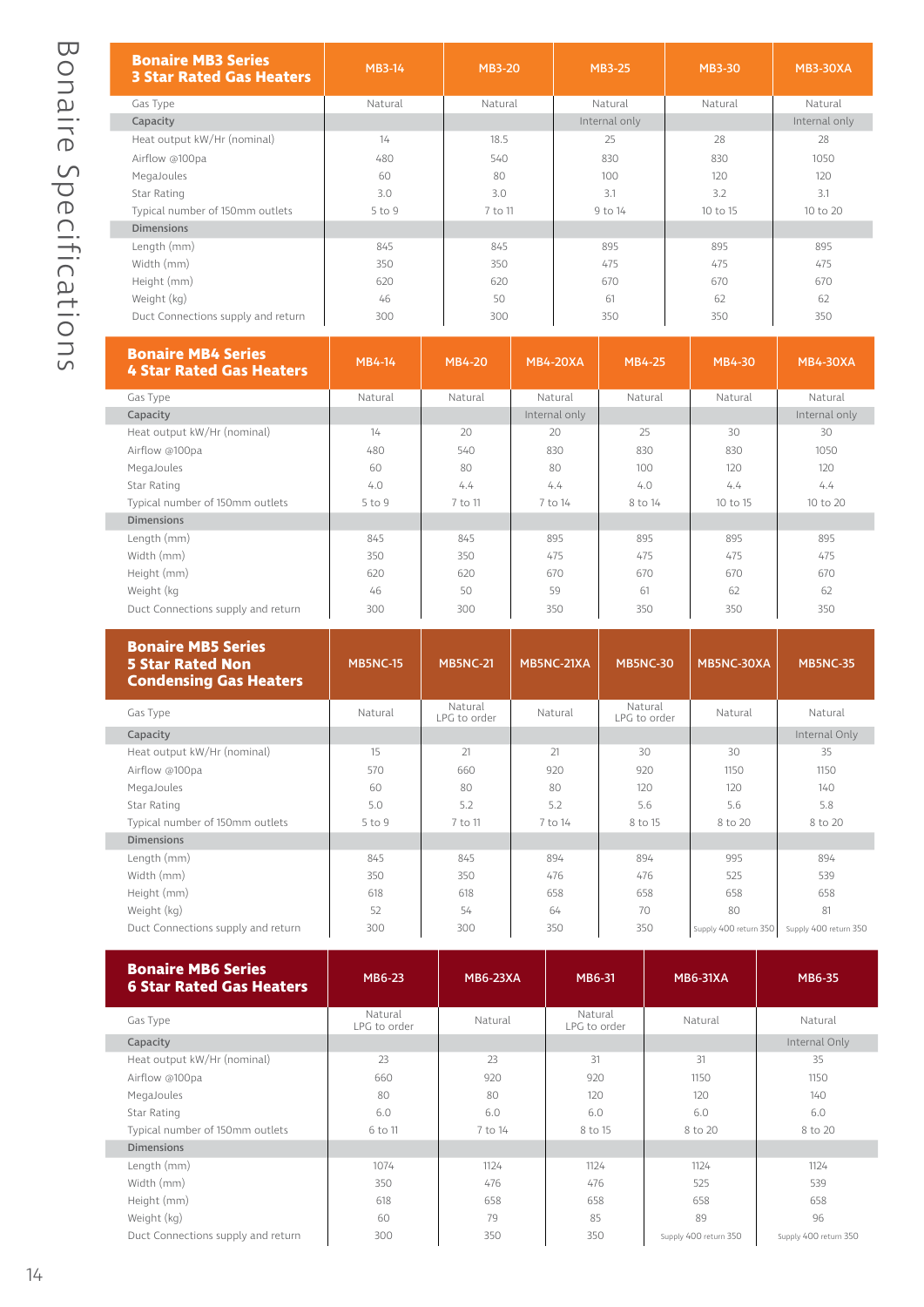| 刀                              |
|--------------------------------|
| $\overline{\mathcal{L}}$       |
|                                |
| Гd                             |
| ٠                              |
| 7<br>$\bigcirc$                |
|                                |
| $\overline{\mathsf{C}}$<br>∩   |
| $\overline{\zeta}$<br>⋾        |
| $\overline{a}$<br>C            |
| $\overline{\mathcal{L}}$       |
| ٠<br>י<br>$\ddot{\phantom{0}}$ |
| $\frac{1}{2}$<br>┐             |
| മ                              |
| $\overline{+}$                 |
| $rac{1}{3}$                    |
| $\overline{\phantom{0}}$       |
| 2<br>$\frac{1}{\sqrt{2}}$      |
| ገ                              |

| <b>Bonaire Rhino</b><br><b>MBR3 &amp; MBR4 Series</b> | <b>MBR3-20</b> | <b>MBR3-30</b> | <b>MBR4-20</b> | <b>MBR4-30</b> |
|-------------------------------------------------------|----------------|----------------|----------------|----------------|
| Gas Type                                              | Natural        | Natural        | Natural        | Natural        |
| Capacity                                              |                |                |                |                |
| Heat output kW/Hr (nominal)                           | 20             | 30             | 20             | 30             |
| Airflow @100pa                                        | 540            | 820            | 540            | 820            |
| MegaJoules                                            | 80             | 120            | 80             | 120            |
| Star Rating                                           | 3.0            | 3.2            | 4.4            | 4.4            |
| Typical number of 150mm outlets                       | 7 to 11        | 10 to 15       | 7 to 11        | 10 to 15       |
| <b>Dimensions</b>                                     |                |                |                |                |
| Length (mm)                                           | 910            | 1020           | 910            | 1020           |
| Width (mm)                                            | 395            | 550            | 395            | 550            |
| Height* (mm)                                          | 625            | 660            | 625            | 660            |
| Weight (kg)                                           | 45             | 64             | 45             | 64             |
| Duct Connections supply and return                    | 300            | 350            | 300            | 350            |

\*add 85mm for top mounted flue

| <b>Bonaire Rhino</b><br><b>MBR5 NC Series</b> | MBR5NC-21 | MBR5NC-30 |  |  |
|-----------------------------------------------|-----------|-----------|--|--|
| Gas Type                                      | Natural   | Natural   |  |  |
| Capacity                                      |           |           |  |  |
| Heat output kW/Hr (nominal)                   | 21        | 30        |  |  |
| Airflow @100pa                                | 660       | 920       |  |  |
| MegaJoules                                    | 80        | 120       |  |  |
| Star Rating                                   | 5.2       | 5.6       |  |  |
| Typical number of 150mm outlets               | 7 to 11   | 8 to 15   |  |  |
| <b>Dimensions</b>                             |           |           |  |  |
| Length (mm)                                   | 908       | 1023      |  |  |
| Width (mm)                                    | 390       | 555       |  |  |
| Height (mm)                                   | 661       | 648       |  |  |
| Weight (kg)                                   | 53        | 68        |  |  |
| Duct Connections supply and return            | 300       | 350       |  |  |

| <b>Bonaire Rhino</b><br><b>MBR6 Series</b> | <b>MBR6-23</b> | <b>MBR6-31</b> |  |  |
|--------------------------------------------|----------------|----------------|--|--|
| Gas Type                                   | Natural        | Natural        |  |  |
| Capacity                                   |                |                |  |  |
| Heat output kW/Hr (nominal)                | 21             | 30             |  |  |
| Airflow @100pa                             | 660            | 920            |  |  |
| MegaJoules                                 | 80             | 120            |  |  |
| Star Rating                                | 6.0            | 6.0            |  |  |
| Typical number of 150mm outlets            | 7 to 11        | 8 to 15        |  |  |
| <b>Dimensions</b>                          |                |                |  |  |
| Length                                     | 1138           | 1253           |  |  |
| Width                                      | 390            | 555            |  |  |
| Height                                     | 661            | 648            |  |  |
| Duct Connections supply and return         | 300            | 350            |  |  |

### Dual Cycle Specifications

| <b>Model</b>                                 |                    | <b>DC12</b>      | <b>DC14</b>      | <b>DC16.5</b>    | <b>DC 17</b>     | <b>DC20</b>      |  |
|----------------------------------------------|--------------------|------------------|------------------|------------------|------------------|------------------|--|
|                                              | Indoor Unit        | 6860025          | 6860035          | 6860045          | 6860045          | 6860065          |  |
|                                              | Outdoor Unit       | 6860023          | 6860033          | 6860047          | 6860043          | 6860063          |  |
|                                              |                    |                  | Indoor Unit      |                  |                  |                  |  |
| Power Supply                                 | V/Ph/Hz            | 240/1/50         | 240/1/50         | 240/1/50         | 415/3/50         | 415/3/50         |  |
| Mode                                         | <b>Fixed Speed</b> |                  |                  |                  |                  |                  |  |
| Rated Capacity                               | kW                 | 12.0             | 13.6             | 16.5             | 17.0             | 20.0             |  |
| Rated Input                                  | kW                 | 3.84             | 4.35             | 5.2              | 5.44             | 6.4              |  |
| AEER                                         |                    | 3.13             | 3.13             | 3.17             | 3.13             | 3.13             |  |
| <b>Starting Current</b>                      | Amps               | 30               | 30               | 45               | 26               | 30               |  |
| Indoor Unit Dimensions $H \times W \times D$ | mm                 | 555 x 548 x 1070 | 555 x 548 x 1070 | 555 x 648 x 1156 | 555 x 648 x 1156 | 555 x 648 x 1256 |  |
| <b>Duct Connections</b>                      | mm                 | 450/450          | 450/450          | 500/500          | 500/500          | 500/500          |  |